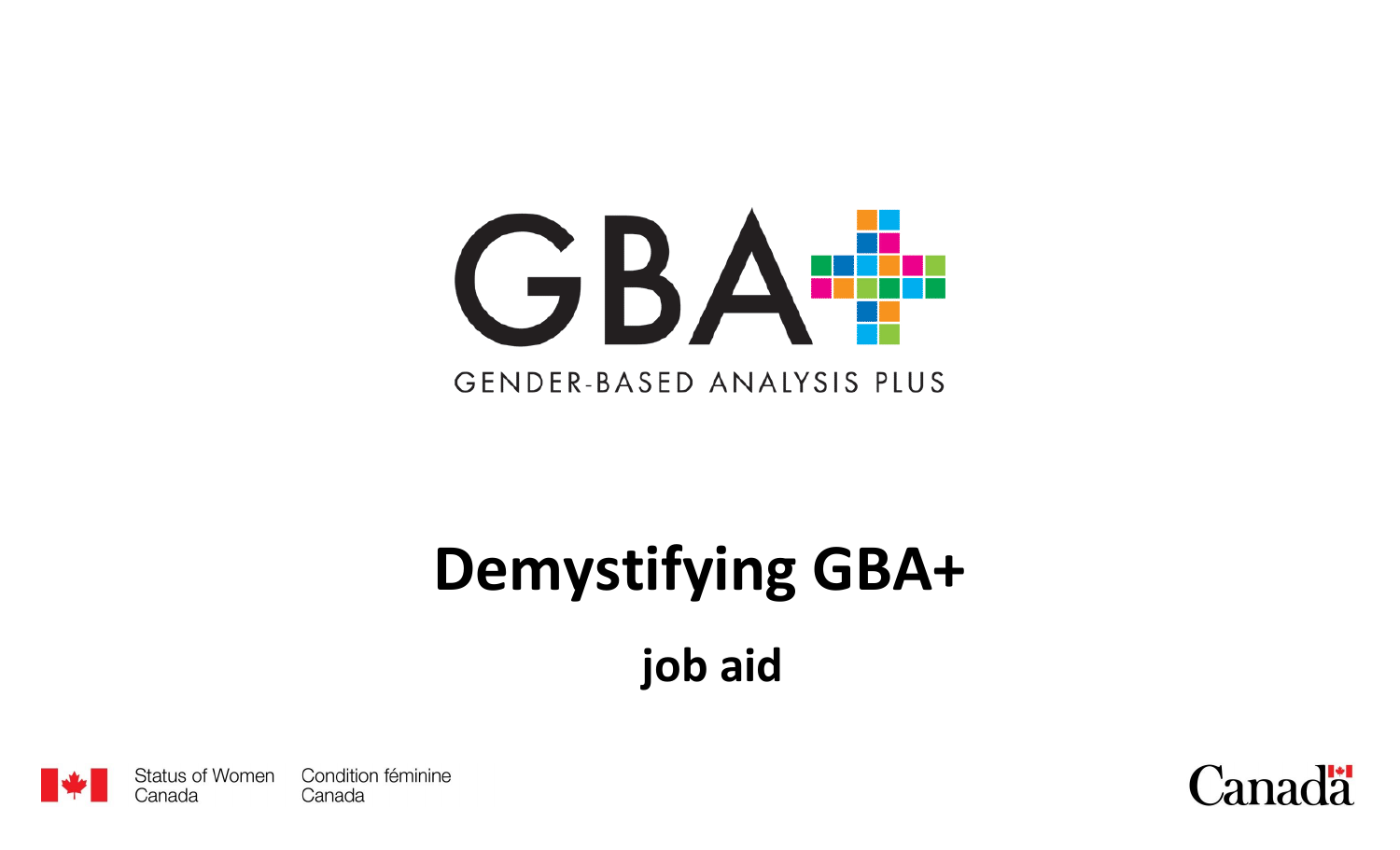Analyzing the full impacts of an initiative is a competency. Gender-based Analysis Plus – or GBA+ – is a tool developed by Status of Women Canada to guide this analytical process. Using GBA+ helps you assess the potential impacts – positive or negative – of initiatives on diverse groups of women, men and gender-diverse people, enabling you to identify risks and create mitigation strategies. Diversity helps us to innovate and to consider issues and policy in a different way.

Groups of people are not homogeneous. Although gender is usually conceptualized as a binary (girl/woman and boy/man), there is considerable diversity in how individuals and groups understand, experience, and express gender. The "plus" in GBA+ acknowledges that GBA goes beyond biological (sex) and socio-cultural (gender) differences. We all have multiple identity factors that intersect to make us who we are; GBA+ also considers many other identity factors, like race, ethnicity, religion, age, and mental or physical disability.



All of the work we do affects Canadians. GBA+ is a tool that will prompt you to consider the full impact of government initiatives from the perspectives of diverse people, and to identify potential challenges at an early stage. GBA+ is not something to be tacked on after the fact, nor can it be carried out by just one person. It is a tool that should be used at all stages of the policy cycle, from development to implementation. Start your GBA+ sooner – *before* you write your options or begin your design.

Initiatives vary and there is no single GBA+ template, however there are some key considerations and questions to ask at each step of the process.

In short, GBA+ is about effective analysis – and every public servant has a responsibility to complete GBA+ on all their work.



Watch our microlearning videos part of the *Demystifying GBA+* suite, for an overview of GBA+ and Government of Canada examples (available o[n GCpedia](http://www.gcpedia.gc.ca/wiki/GBA%2B_(Gender-based_Analysis%2B)/DIY) and the SWC [YouTube](https://www.youtube.com/user/CanadaSWC) channel).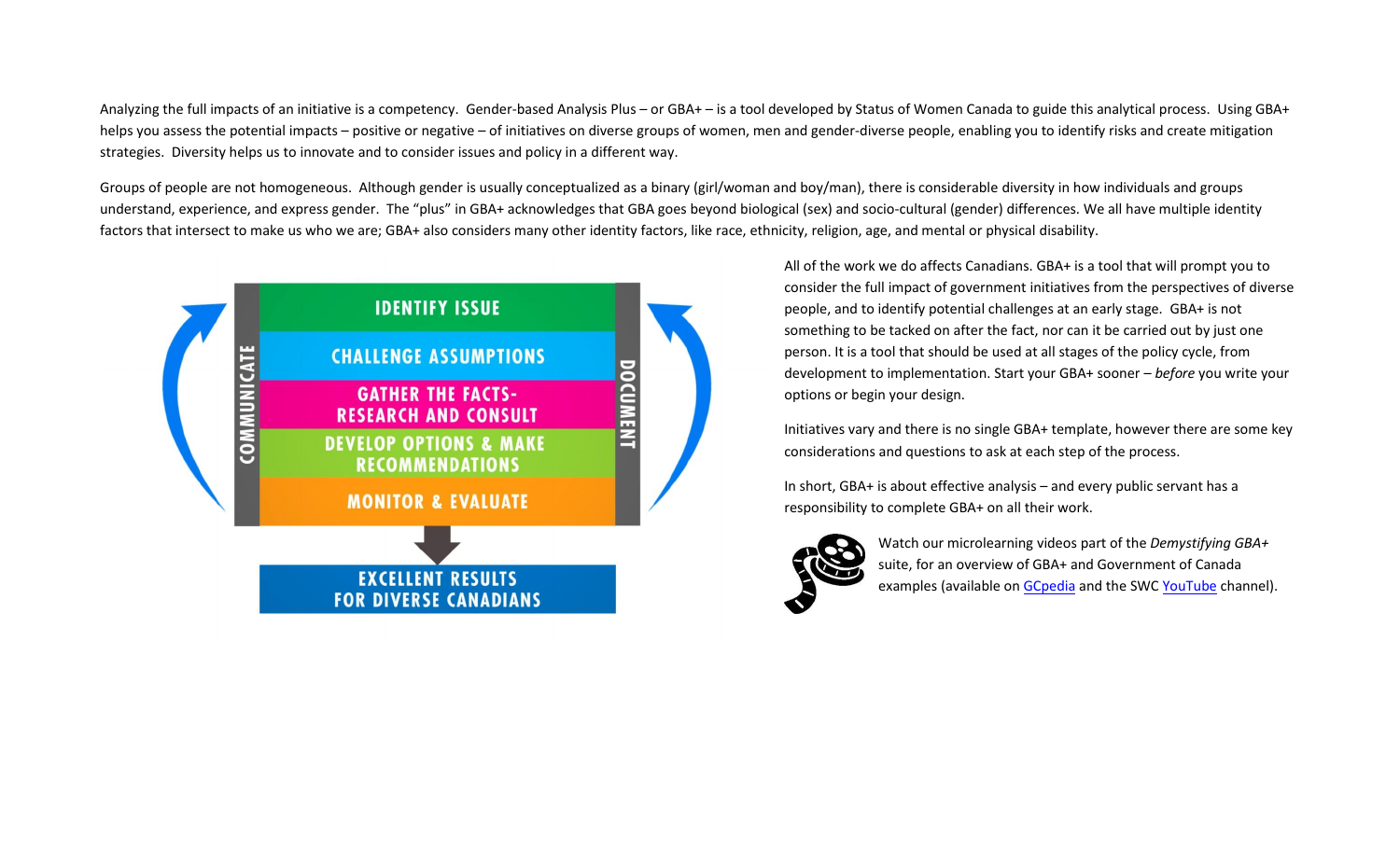| GBA+ step                                       | <b>Description</b>                                                                                                                                                                                                                                                                                                                                                                                                                                                                                                                                        | Key questions to ask                                                                                                                                                                                                                                                                                                                                                                                                                                                                                                                                                                                                                                         | <b>Answers</b> |
|-------------------------------------------------|-----------------------------------------------------------------------------------------------------------------------------------------------------------------------------------------------------------------------------------------------------------------------------------------------------------------------------------------------------------------------------------------------------------------------------------------------------------------------------------------------------------------------------------------------------------|--------------------------------------------------------------------------------------------------------------------------------------------------------------------------------------------------------------------------------------------------------------------------------------------------------------------------------------------------------------------------------------------------------------------------------------------------------------------------------------------------------------------------------------------------------------------------------------------------------------------------------------------------------------|----------------|
| <b>Identify key issue</b>                       | The first step is to identify the context and the<br>gender and diversity issues.<br>Nothing happens in a vacuum. Your initiative may<br>have a narrow objective, but it will always be<br>linked to broader government priorities. The<br>social, cultural, and economic environments are<br>also important. Start by making these connections.<br>Look beyond the topic of the Memorandum to<br>Cabinet or Treasury Board Submission. Consider<br>the depth and breadth of the issue.                                                                   | Are you taking a long-term and holistic perspective, looking<br>beyond the topic of the Memorandum to Cabinet or Treasury<br>Board Submission (e.g. considering community impacts of<br>resource development)?<br>Are there historical disparities related to the broader issue<br>(e.g. industry is male-dominated)?                                                                                                                                                                                                                                                                                                                                        | ۰              |
| Challenge<br>assumptions                        | We all have assumptions. In addition to our<br>individual assumptions, the institution you work<br>for may have formal or informal policies in place<br>that can affect the development or outcome of an<br>initiative. You need to be aware of these.<br>Remember that workplace culture, behaviours,<br>activities or processes all shape your assumptions.<br>Although the proposal you are working on may<br>appear to affect everyone equally, always<br>challenge your assumptions about whether it has<br>gender and other diversity implications. | Who says it is an issue? / What has triggered the issue?<br>Whose point of view is reflected in defining the problem?<br><b>→</b> What assumptions informed the identification of the topic as<br>an issue?<br>Who is affected by the proposal? How do you know?<br>÷<br>How are they affected?<br>Who benefits, and why?<br>Could certain groups be affected differently?<br>÷.<br>Are you making assumptions about the uniformity of<br>population groups?<br>If you consider an issue "neutral", can you support this with<br>. е при<br>evidence?<br>Is it possible that your assumptions prevent you from asking<br>÷<br>questions and hearing answers? | ÷              |
| <b>Gather the facts -</b><br>research & consult | Remember that you don't have all the<br>answersbut you can get a better picture of the<br>issue through research and consultation.<br>You need data to assess whether your initiative                                                                                                                                                                                                                                                                                                                                                                     | $\bullet$ What type of gender and diversity disaggregated data <sup>1</sup> are<br>already available regarding this issue or policy?<br>What groups of people might experience this issue differently?<br>Do current policies and measures for this issue offer strong                                                                                                                                                                                                                                                                                                                                                                                       | ۰              |

<u>ndiscree</u><br><sup>1</sup> Disaggregated data refers to data broken down by age, race, ethnicity, income, education, etc. This is sometimes referred to as gender-disaggregated data.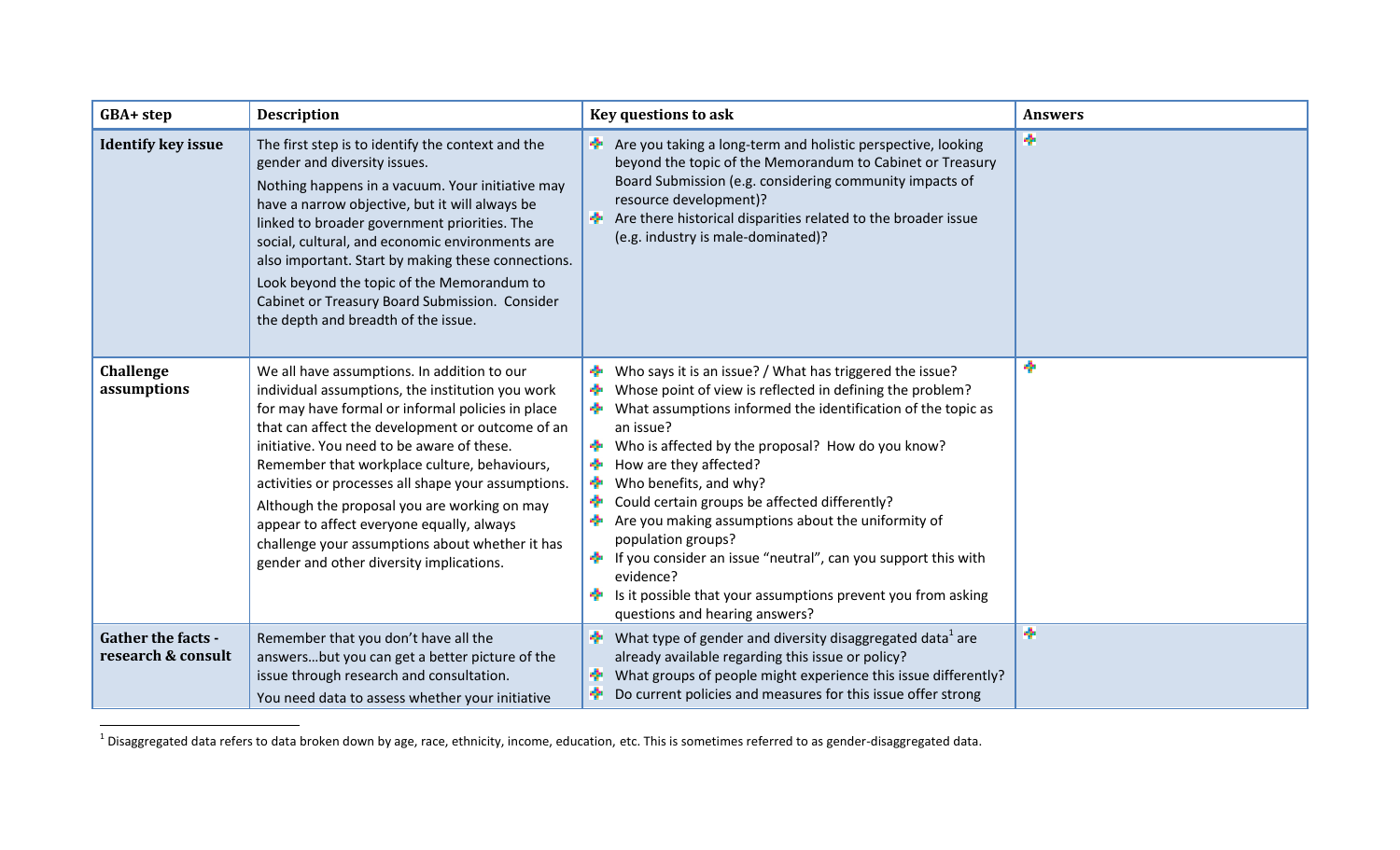|                                              | will have a more significant impact on a particular<br>group of people, or whether barriers exist.<br><b>Conduct research</b><br>The data you use should be gender-disaggregated<br>and should include other intersecting identity<br>factors, such as Indigenous status, age or disability.<br>If information is not available, don't abandon your<br>analysis. Identify gaps in existing data and consider<br>making data collection part of your initiative's<br>objectives and evaluation measures.<br>Consult stakeholders<br>Make sure to use GBA+ when you design your<br>consultation process. It is not enough to consult<br>the general public and then apply your findings to<br>all groups. Seek out multiple viewpoints. Engage<br>Canadians of various identities, and consult broad<br>and inclusive sources to deepen your analysis.<br>Don't forget: accessibility issues, social conditions<br>and economic considerations can all affect<br>someone's ability to participate in your<br>consultation process. | gender and diversity analysis?<br>÷.<br>What other types of disaggregated data are needed to<br>understand the gender (and other) dimensions of the issue?<br>How will your research methods ensure that the collection of<br>gender and diversity disaggregated data is facilitated?<br>Are there examples of policies and programs that are similar?<br>Do you have information on your clients, partners, or target<br>÷.<br>groups? Have you consulted diverse sources?<br>٠.<br>Does the information suggest that the issue or initiative<br>potentially affects diverse groups of people in different ways?<br>If so, how?<br>Does the initiative improve the situation for all? Or does it<br>÷<br>have unintended differential impacts or create barriers for<br>some groups of people?<br>Have the views of affected people been included in the design<br>of the proposed initiative?<br>What types of measures are needed to ensure equitable<br>representation during consultation processes?<br>Are certain types of infrastructure in place to ensure that<br>specific population groups can participate (e.g. caregivers)? |  |
|----------------------------------------------|----------------------------------------------------------------------------------------------------------------------------------------------------------------------------------------------------------------------------------------------------------------------------------------------------------------------------------------------------------------------------------------------------------------------------------------------------------------------------------------------------------------------------------------------------------------------------------------------------------------------------------------------------------------------------------------------------------------------------------------------------------------------------------------------------------------------------------------------------------------------------------------------------------------------------------------------------------------------------------------------------------------------------------|-------------------------------------------------------------------------------------------------------------------------------------------------------------------------------------------------------------------------------------------------------------------------------------------------------------------------------------------------------------------------------------------------------------------------------------------------------------------------------------------------------------------------------------------------------------------------------------------------------------------------------------------------------------------------------------------------------------------------------------------------------------------------------------------------------------------------------------------------------------------------------------------------------------------------------------------------------------------------------------------------------------------------------------------------------------------------------------------------------------------------------------------|--|
| Develop options &<br>make<br>recommendations | Your choice of words can also have an impact -<br>consider them carefully.<br>The results of your consultation and research<br>should inform your options and recommendations<br>at all stages of initiative development and<br>implementation.<br>Using the data you have gathered, indicate how<br>the options you propose respond to the specific<br>issues you identified. Present your GBA+ findings<br>to decision-makers clearly.<br>If you have found that your initiative could have                                                                                                                                                                                                                                                                                                                                                                                                                                                                                                                                    | ÷<br>What would decision-makers expect to know in order to make<br>an informed decision?<br><b>→</b> What are the desired end-results being sought for this<br>initiative?<br>What are the outcomes that stakeholders would expect from<br>this initiative?<br>What outcomes will improve current inequitable situations<br>between women and men, and between different groups of<br>people?<br>What indicators are you using to gauge the results of this<br>÷<br>initiative?<br>How do proposed options reflect the information gathered and                                                                                                                                                                                                                                                                                                                                                                                                                                                                                                                                                                                           |  |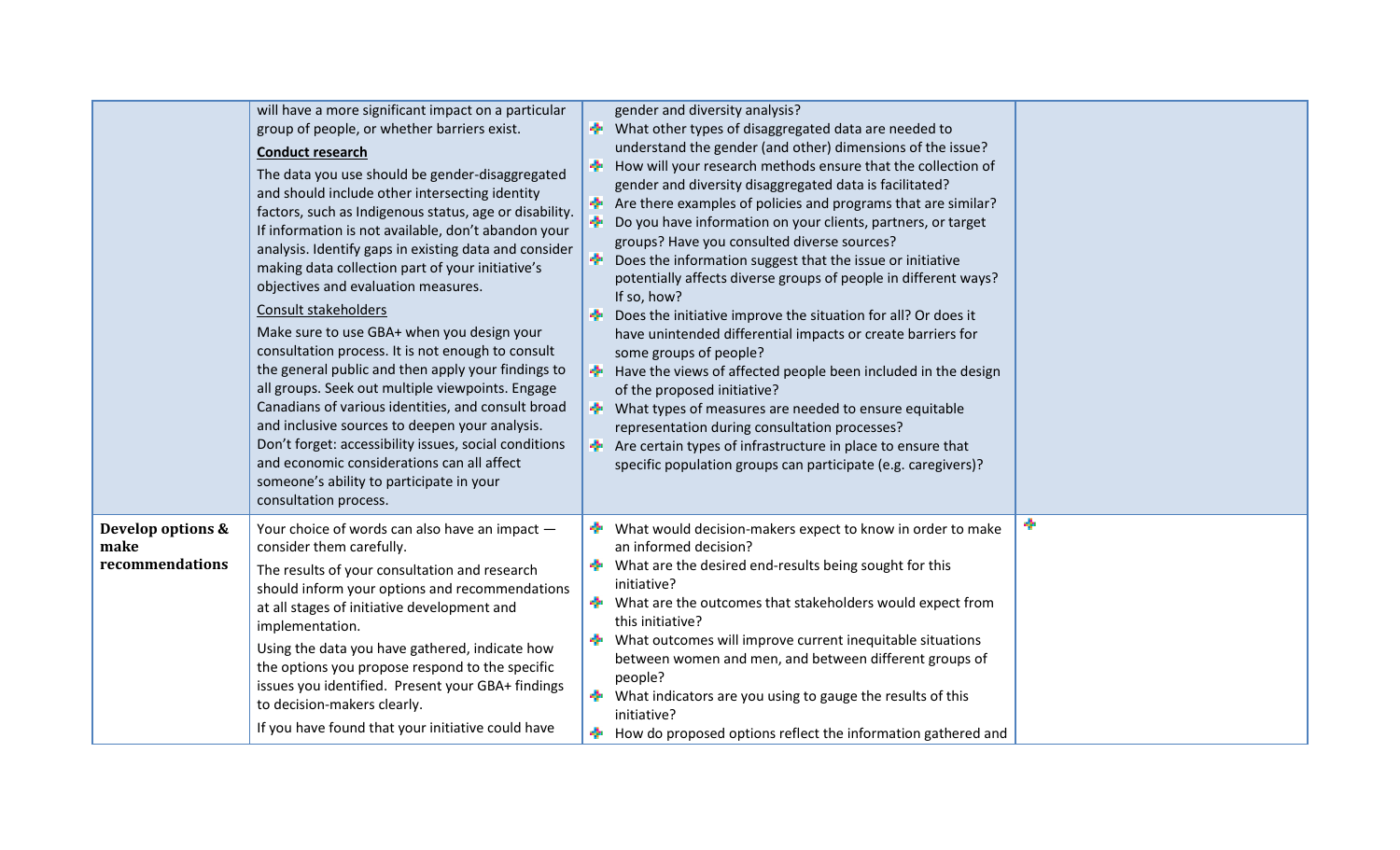|                               | differential impacts or unintended barriers,<br>suggest strategies to strengthen the proposal. And<br>be sure to highlight your plan to fill any data gaps<br>that your GBA+ identified.                                                                                                                                                                                                                                                                               | 全<br>÷. | the consultation carried out in relation to gender and<br>diversity?<br>Are the issues identified in the GBA+ incorporated into options<br>as risks, or addressed through mitigation strategies?<br>In what ways will gender and other considerations be a<br>significant element in weighing and recommending options?<br>Would this serve to reinforce or address historical inequities?<br>Have you looked beyond the Memorandum to Cabinet or<br>Treasury Board submission? Have you considered the<br>implementation of the Treasury Board Submissions,<br>Memoranda of Understanding, Provincial-Territorial<br>agreements, contribution agreements etc.?                                                                                                                                                                                                                                                                                                                                                                                                                                                                                                                                                                                            |   |
|-------------------------------|------------------------------------------------------------------------------------------------------------------------------------------------------------------------------------------------------------------------------------------------------------------------------------------------------------------------------------------------------------------------------------------------------------------------------------------------------------------------|---------|------------------------------------------------------------------------------------------------------------------------------------------------------------------------------------------------------------------------------------------------------------------------------------------------------------------------------------------------------------------------------------------------------------------------------------------------------------------------------------------------------------------------------------------------------------------------------------------------------------------------------------------------------------------------------------------------------------------------------------------------------------------------------------------------------------------------------------------------------------------------------------------------------------------------------------------------------------------------------------------------------------------------------------------------------------------------------------------------------------------------------------------------------------------------------------------------------------------------------------------------------------|---|
| <b>Monitor &amp; evaluate</b> | GBA+ also applies to the evaluation and<br>monitoring of your initiative. The design of your<br>evaluation framework and approach to monitoring<br>can help address inequality and build capacity.<br>Make sure your evaluation identifies groups who<br>are positively or negatively affected by the<br>initiative.<br>Highlight data gaps and address unintended<br>outcomes for diverse groups. Incorporate them<br>into strategy renewals or management responses. | ÷.      | $\frac{1}{2}$ Is the policy/program operating in a manner that is effective<br>and appropriate for different groups of people?<br>Are the policies and programs being adapted to account for<br>unanticipated gender-specific differences?<br>Are targeted interventions being used to ensure that the<br>policies and programs are accessible to diverse groups of<br>people?<br>Is information about the program/policy equally accessible to<br>different demographic groups?<br>Are diverse groups equally involved in the implementation?<br>How are different groups of people involved in the<br>management and monitoring of the initiative?<br><b>*</b> Are gender and cultural stereotypes being reinforced in the<br>delivery of the program?<br><b>*</b> How will the differential impacts of targeted interventions on<br>different groups of people be monitored/evaluated?<br>Have baseline indicators been established to measure the<br>effectiveness of the initiative, and are they conducive to<br>assessing the impact on diverse groups of people?<br>If not, what data collection methods would be conducive to<br>measuring outcomes for diverse groups of people?<br>What indicators would you need to use to assess progress for | ۰ |